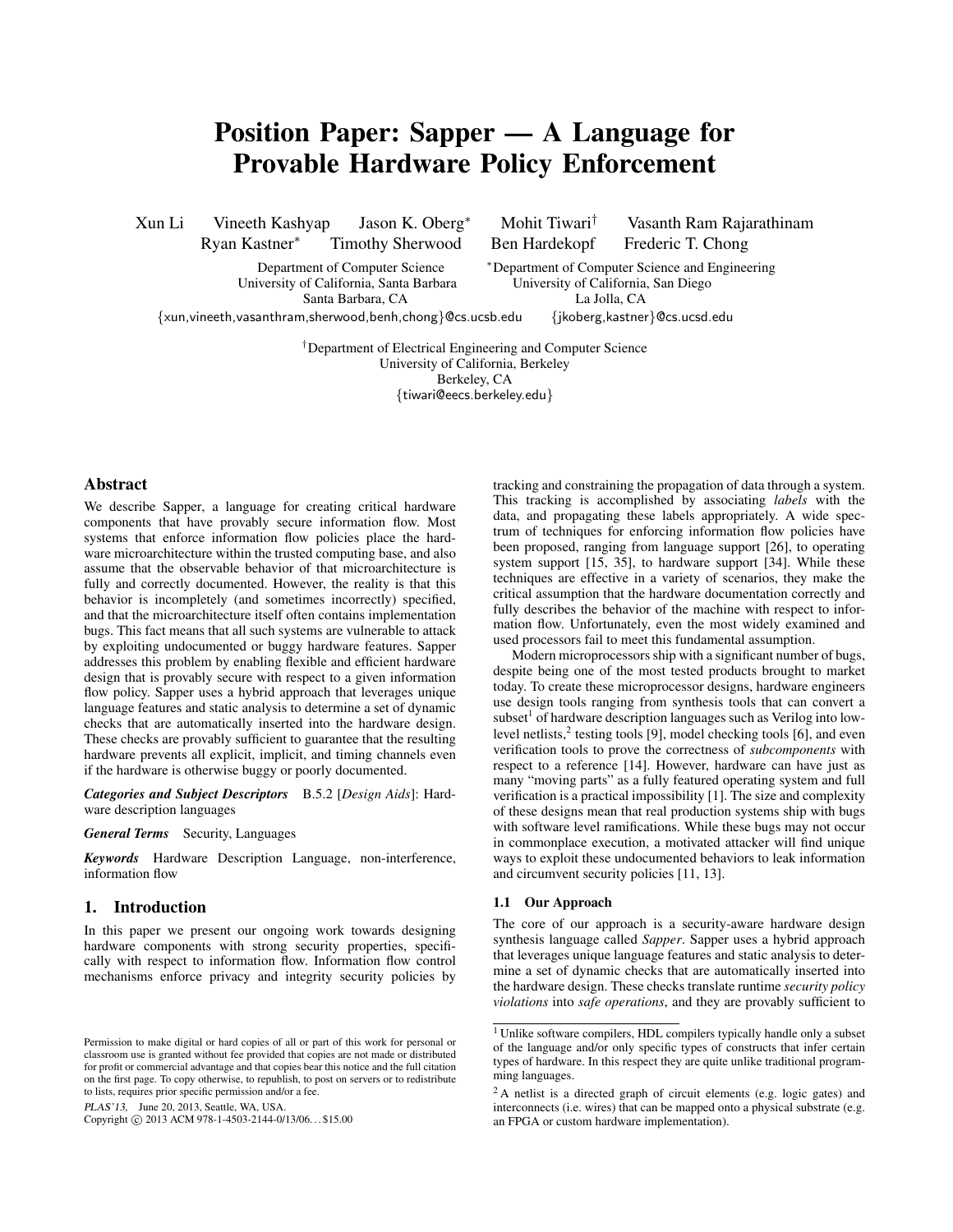guarantee that the resulting hardware prevents all explicit, implicit, and timing channels. Sapper wraps around existing Verilog Hardware Description Language (HDL) code. The Sapper compiler automatically derives and inserts security checks into the system at critical latches; these checks operate in parallel with the logic they analyze. During design testing but before fabrication<sup>3</sup>, the inserted checks will detect actions that violate security and translate those actions into pre-specified (by the hardware designer) nonviolating actions. In other words, policy violations will show up during the design testing phase as functional bugs. Through careful design, the hardware engineers ensure that the system will operate as intended in the vast majority of cases even with these checks in place (as covered by traditional testing/verification techniques). Once testing is complete the second function of the inserted checks comes into play, as they will remain in the fabricated design. The checks serve as the last line of defense against run-time violations in conditions never encountered during testing and verification. Both undiscovered hardware bugs and rarely occurring combinations of events may provide opportunities to attack an unprotected system; however, hardware designed with Sapper will automatically capture and prevent any runtime violations.

# 2. Motivation

Sapper enforces a timing-sensitive *noninterference* security policy, where the security principles and relations between principles are defined by the hardware designer. Noninterference means that data tagged with a lower-level security label cannot influence the values of data tagged with a higher-level security label.<sup>4</sup> Timing-sensitive noninterference means that we take into account not only *explicit* (data-dependency related) information flow and *implicit* (controldependency related) information flow, but also information flow related to *when* events happen. Timing-sensitivity is extremely difficult to enforce at the software level (see, e.g., Kashyap et al [12]), because timing variations generated by hardware components are abstracted away from the software programming model. For example, a memory access instruction can take widely varying amounts of time depending on the cache status, and code with branches can take varying amounts of time depending on branch predictor status. However, timing-sensitivity is important for critical systems: these timing characteristics can be exploited to create covert channels that break security systems with a reasonable level of practicality [10]. One might consider exposing to the software level a low-level model of the microarchitecture that includes timing information, as proposed by previous work [36]. However, the complexity of modern processors prohibits deriving a sound abstraction model for the hardware without digging into every logic gate in the design. Even hardware designers themselves might not be able to figure out the set of hardware components that are responsible for the timing of each instruction. Sound enforcement of information flow security policies demands tools that are tightly integrated into the hardware design process. We have the results of the systems in the system in the system in the system internal methods with the system internal methods with the system internal methods with the system internal methods with the system internal met

Hardware is designed using programming languages known as hardware description languages (HDL). Examples of HDLs include Verilog and VHDL. Intuitively, it might seem that one could apply information flow techniques from software languages directly to HDLs. However, HDLs are different from software languages in many aspects, and information flow analysis techniques for HDLs



Figure 1. Structure of a synchronous circuit design used by typical modern processors. Flip-flops (e.g. registers) are controlled by a global clock (Clk). Inputs and values of flip-flops are fed into combinational logic, which finishes computation within a clock cycle and writes to output or back to flip-flops on clock edges.

must be invented from scratch. In particular, there are three major difference between software programming languages and HDLs:

*Timing Model.* In (most) software programming languages, programs are defined as a sequence of commands that each translate to a series of ISA instructions. The timing of each command in the language depends upon a number of factors, including the compiler implementation and hardware implementation as well as the current state of the hardware. It is almost impossible to determine the precise timing of software programs. On the other hand, hardware designs for modern processors are synchronous circuits based on a global clock. Data coming from inputs or flip-flops (i.e., hardware registers) are wired into a combinational logic circuit for computation, and the results are written to outputs or back to flipflops as shown in Figure 1. By definition of synchronous circuits, state changes (i.e., changes to outputs and flip-flops) occurr only at clock edges. Under this model, commands written in HDL, no matter how complex, will become part of the combinational logic and the results will not take effect until the next clock edge. All forms of information flow in hardware designs are compressed into a single clock cycle.

It might seem that this timing model makes information flow analysis easier, due to centralized information and strict timing, however it in fact makes hardware designs highly susceptible to taint explosion when typical information flow analysis techniques are applied. Specifically, any input to the combinational logic that is tainted will potentially taint the entire hardware. Thus, it is not hard to see that pure static analysis based on static type systems as used in most software-based information flow mechanisms [26, 33] will unavoidably lead to duplication of all hardware resources in order to be statically verified for noninterference. The economic cost of this duplication is not acceptable, and thus conventional techniques are not adequate for our purpose.

*Output Channels.* Output channels are interfaces through which attackers are able to observe data. For software programs, output is usually implemented by well-defined library calls. In these programs, information flow policies can be enforced by checking that the security level of users who can observe the output is at least the same as that of the data being output. In hardware designs, there are no predefined "library calls" for I/O operations. Assuming that attackers cannot wire-tap the circuits themselves, output can be observed through a set of ports on the bus. Although enforcing information flow policies on those ports is sound, it is a challenging task to recover the system when violations are captured since the rest of the system would have been largely tainted at the time of output. This setup also makes it difficult to debug the source of violations. Sapper aims at securing the system in a way that is not only recoverable at runtime violations but also useful as a hardware testing tool.

*ISA Support.* The ultimate goal of enforcing security policies for HDLs is not to make the hardware itself more secure, but to protect systems and applications running on top of the hardware. This extra level of hierarchy makes HDLs different from software

<sup>&</sup>lt;sup>3</sup> Typically such tests are performed through a combination of hardware simulation and prototyping on reconfigurable hardware.

<sup>4</sup> Non-interference is may be too strong of a property for general purpose systems, but is useful both in the context of crypto systems and safety critical designs, and it matches closely with the existing design goals expressed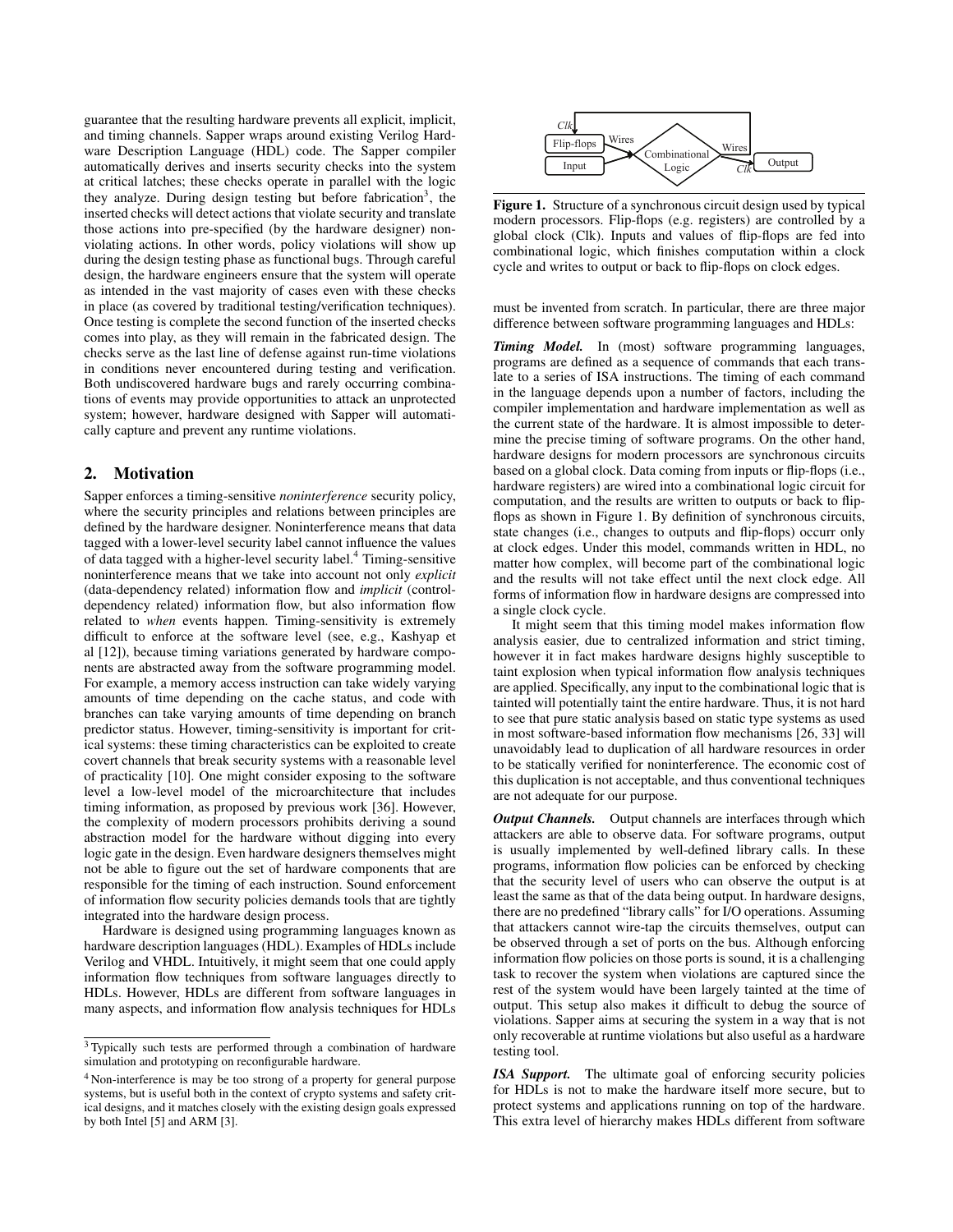programming languages in nature. In designing secure hardware, not only do we need to ensure that the hardware design enforces noninterference, but the hardware also needs to provide a corresponding ISA interface for systems to interact with the security mechanisms. Designing those ISAs in a formal and secure manner can be a significant challenge.

The philosophy of Sapper is to reinvent information flow analysis techniques for hardware description languages, incorporating all of the distinct characteristics and challenges of HDLs, to enable the creation of efficient, flexible, practical and provably secure computer architectures.

# 3. Overview of Sapper

We show that modern programming language techniques, when applied in the new domain of hardware description languages (HDLs), can provide static guarantees at design time along with precise control of information flow. Specifically we propose Sapper, a hardware description language that operates at the abstraction of a high-level HDL while enforcing security policies through statically-inserted logic for dynamic tracking and enforcement. A compiler is be responsible for statically analyzing the program in order to generate dynamic tracking and checking logic when translating the program into Verilog, thereby delivering provable guarantees. The generated logic will help eliminate most of the security bugs in the hardware design during testing, and remain in the design to prevent any runtime violations.

A typical Verilog program consists of three parts: signal declarations that define registers and wires (i.e., variables), a synchronous block in which all operations are triggered at the clock edge, and a combinational logic block containing all of the computation that will finish within a clock cycle. The synchronous block is responsible for writing data back to flip-flops at clock edges. The combinational logic blocks contain commands that are similar to those in software programming languages, including assignments, branches and switch/cases. Sapper keeps most of the Verilog syntax and requires minimum changes to the source code. In this section we sketch the details of Sapper. For convenience we assume that the security policy being enforced has two levels, Low and High, such that High information should never affect Low information. Sapper can handle arbitrary finite security lattices in practice.

# 3.1 Security Tags

Variables (i.e. signals, wires, etc.) in Sapper are associated with security tags that are tracked and checked for security policy violations at runtime. Checking *every* data movement in hardware for violations of noninterference would be extremely expensive, both in terms of additional hardware and performance overhead. We observe that in most hardware designs only certain outputs are exposed and observable by software/programmers and thus require strict enforcement. Many variables, such as internal pipeline registers and wires used to hold intermediate results, are only for temporary storage and are not directly observable. Those non-observable variables only require security tags to be correctly tracked dynamically so that their security level is correctly reflected at runtime. However, if we only enforce security policies for those small set of output ports, it may be extremely difficult for the system to "roll back" from violations or to debug the cause of violations. To this end, we propose Staged Enforcement, in which not only the end output ports are enforced for security policies, but also a set of architectural components that lie on the critical path of data movement are enforced. For example, data movement to the memory can be enforced for noninterference, such that the system can capture violations immediately at the point when data touches the memory. Based on the above observations, Sapper allows designers to declare data variables as one of the following two categories:

- *•* Enforced Tagged: Variables having enforced tags will be declared with a default security tag at the beginning, and such security tag will not change until it is *explicitly* modified in the design through provided commands. Information flowing into enforced tagged variables will always be checked for noninterference.
- *•* Dynamic Tagged: Variables with dynamic tags are not enforced by security policies, but their tags are dynamically tracked at runtime. Since most of the variables in typical hardware designs are dynamic tagged, variables that are declared without any initial security tags will be dynamic tagged by default.

This dichotomy requires designers to make decisions on what data should be tracked versus enforced, but it is often an easy decision to make since typical architectures only consist of a small portion of components exposed to users or central to data movement. In many architectures, selecting enforced tags for all the bus output ports, the memory and the cache will be sufficient. Note that as long as the I/O ports are enforced, not enforcing policies on some of the other components does not lead to unsoundness, but rather makes the system less precise and thus harder to use. The Sapper compiler is responsible for generating dynamic tracking logic and inserting dynamic checks depending on the tag of the target variable. Below we describe the details of tracking and enforcement.

#### 3.1.1 Tracking

Assignments to dynamic tagged variables will trigger the tracking of security levels: the maximum security level of information that may affect the assigned value shall be propagated to the target variable. Instead of generating tracking logic for every single logic gate as in some previous work [31], Sapper takes advantage of static analysis on the HDL code and inserts tracking logic aggregately at the granularity of expressions and code blocks. Implicit flows (i.e. conditionals) are also derived by the compiler, which inserts logic to ensure sound security label propagation.

Furthermore, unlike previous work that must track information through each bit because it lacks language-level information about the hardware design and thus requires complex but precise tag propagation logic, Sapper tracks information at the register level<sup>5</sup> and uses simple logic to compute security levels (each variable has an *n*-bit tag independent of its width and the security level of the output is the least upper bound of the security levels of the inputs). In theory, Sapper may be less precise (but still sound) compared to bit-level tracking due to the coarser tracking granularity and relaxed tag propagation. However we observe that the major purpose of using precise bit-level tracking in previous work is to avoid label creep and allow a secure switch from a High to Low context. In the next section we will describe how the "nested states" feature we use in Sapper provides exactly what is needed to satisfy this requirement. In fact, there is nothing that prohibits bit-level tracking in Sapper, but we believe this is not necessary because the state transforms can be expressed in the language itself rather than needing to be inferred from the generated logic. Hence Sapper achieves sufficient precision for security enforcement with significantly less overhead while retaining a high degree of flexibility.

#### 3.1.2 Enforcement

Any assignment to a variable with enforced tags needs to be enforced for noninterference. Specifically, the security level of the target variable can never be lower than the maximum security level of information that may affect the assigned value. The necessary

 $5$  Note that we do not mean only architectural registers here (like %eax), we mean register-transfer-level register, which is any set of bits used as a group in the hardware description language.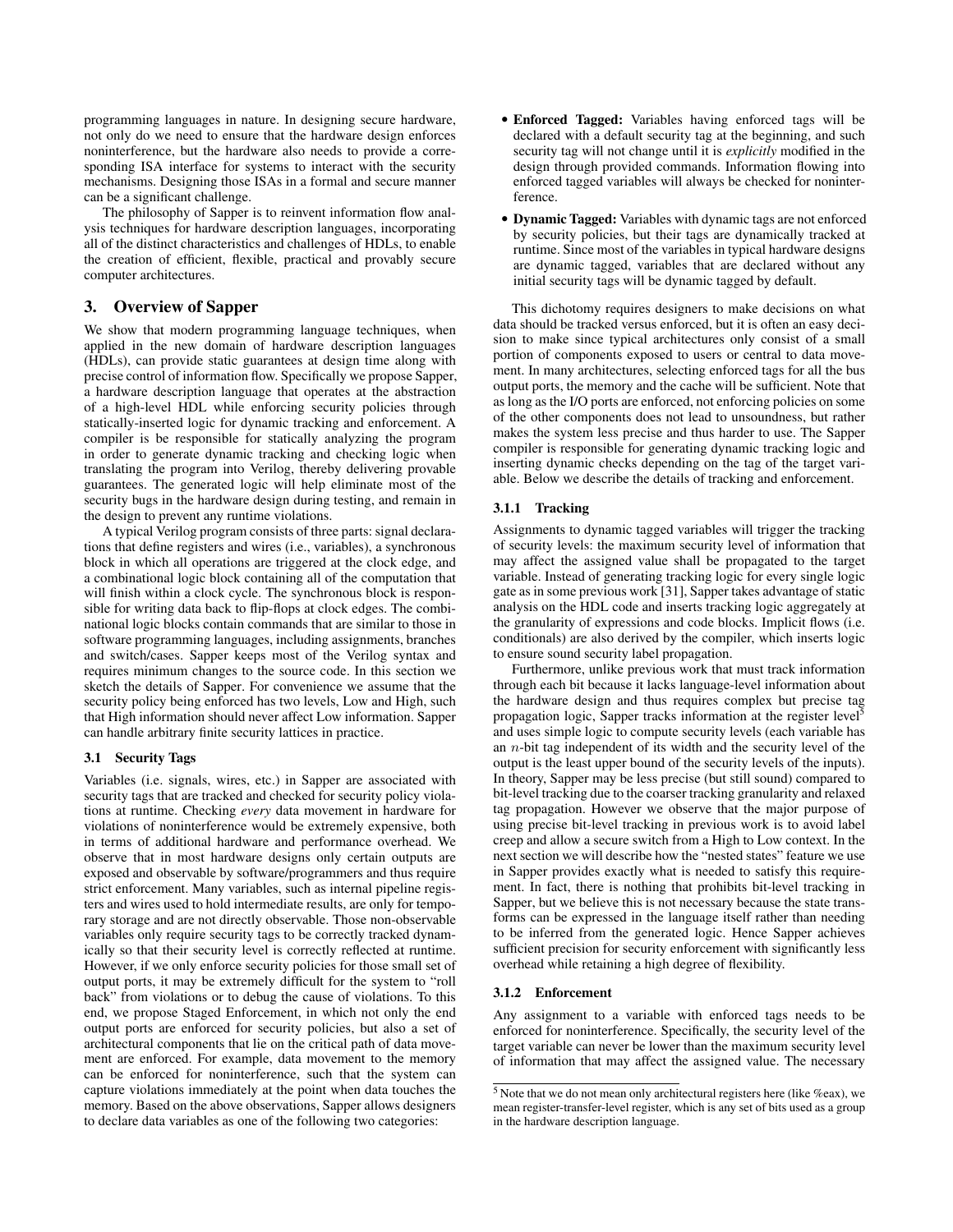|              | Sapper                                                | Verilog                                                                                                                 |
|--------------|-------------------------------------------------------|-------------------------------------------------------------------------------------------------------------------------|
| <b>CHECK</b> | reg[7:0] a : L,<br>reg[7:0] b, c;<br>$a \leq b & c$ ; | reg[7:0] a,b,c;<br>reg a_tag,b_tag,c_tag;<br>if $(a_t = ta) = (b_t = ta)$ $(c_t = ta)$<br>$a \leq b \&c$ ;              |
| TRACK        | reg[7:0] a, b, c;<br>$a \leq b \&c$ ;                 | reg[7:0] a,b,c;<br>reg a_tag,b_tag,c_tag;<br>$a \leq b \&c$ ;<br>$a_{\text{mag}} \leq b_{\text{mag}} \, c_{\text{tag}}$ |

Figure 2. An 8-bit adder written in Sapper along with the generated Verilog code. There are two cases: in the first case register *a* is enforced tagged hence the assignment needs to be checked for noninterference; in the second case *a* is dynamic tagged hence only tracking is needed.

enforcement conditions will be derived by the compiler and the security checks will be automatically inserted into the resulting logic. These assignments will take effect only when they are guaranteed to be secure. Sapper also provides some flexibility for designers to deal with potential violations, which will be described in 3.4. Figure 2 shows the generated Verilog code for an *8-bitand* design written in Sapper. There are two different cases shown in the figure, one with enforcement (CHECK) while another with tracking (TRACK) only. Note that both the tracking and enforcement logic are automatically generated by the compiler and there is no need for designers to manually specify anything except the initial enforced tags.

#### 3.2 State Machines

Timing in most synchronous hardware designs is strictly aligned to clock edges, and registers are only updated at clock edges. To capture the notion of hardware timing, Sapper explicitly models hardware designs as *state machines*. During a clock cycle the hardware can only be in one of the machine's logical states, and all the logic from that state will be executed within the clock cycle. State transitions take effect at clock edges. Another important motivation behind modeling hardware as state machines is that state machines are a common pattern used by hardware designers, and most hardware designs are already written in or can be easily transformed to state machines.

Since state transitions can be conditional, to catch implicit leaks states must also have security tags and these tags must be correctly propagated or checked during state transitions. In the same manner as variables, states can be declared with enforced or dynamic tags. The security level of states with dynamic tags will be tracked dynamically at runtime, while states with enforced tags will be enforced for noninterference and their security level will not change until it is explicitly modified. An immediate advantage of Sapper is that the same state (if dynamic tagged) can act at different security levels dynamically, and hence the same piece of code can be reused as long as context switches are securely controlled.

Additionally, state transitions carry information by definition. To uphold noninterference, a transition from some state *A* to some state *B* should only occur if A is lower than B. In the case of a state machine diagram that is strongly connected (i.e. every state can reach every other state), the existence of any High state will require all states to be High (label creep). Sapper uses the concept of *nested states* proposed by Li et. al [19] in previous work to solve this problem. States can be organized hierarchically as a tree structure. Within each clock cycle, before executing the logic of any state, its parent state has to be executed first (recursively applied till the root). To give parent states complete control of child states and decide whether/when to fall into them, **fall** commands are used as an indication of transfer from parent state to child state. By having



Figure 3. State Machine Diagram example of a secure hardware controller, along with its corresponding implementation in Sapper. Noninterference is achieved by having a trusted timer controlling the behavior of the computation logic.

parent states with Low security levels and child states with High security levels, Low states have the freedom to decide when to terminate High states, without violating security.

Figure 3 shows an example of a state machine diagram for a secure hardware design based on TDMA (Time Division Multiple Access), which is a common design pattern used by secure systems. A trusted timer (Low) is used to control the execution of untrusted components. In particular, the Master state (trusted, labeled with Low, enforced tagged) sets up a timer and transits to the Slave state (also trusted, Low), which falls into its child state (potentially untrusted, dynamic tagged) and executes the computation logic. At the beginning of every cycle, the Slave State is always executed first and the timer is checked. If the timer expires control will transfer back to the Master State. The security level of the child state (i.e. Pipeline State in the diagram) can be either High of Low at runtime depending on the data it is dealing with. No matter what level it is, it will never affect its parent states, thus enforcing noninterference. The corresponding implementation in Sapper is also shown on the side. The timer variable, Master state and Slave state are provided with default types L (Low), indicating they are enforced tagged; while the Pipeline State does not have any default type, indicating it is dynamic tagged. When the code is compiled down to Verilog, tracking and checking logic will be generated based on a formal semantics. Although the runtime security level of the Pipeline State is dynamically changing, the generated checking logic will guarantee that the Master State is always trusted.

#### 3.3 Manipulating Tags

One important advantage of Sapper compared to purely static mechanisms is that security labels can be read, reacted upon and updated at runtime. As we have defined earlier, the security level of enforced tagged registers will not change until they are explicitly modified through the language provided interface. This feature can be used by system kernels to efficiently and securely share memory among different security levels. Although we allow security tags to be modified explicitly, they cannot be modified arbitrarily otherwise information can be leaked through the labels. Sapper provides pre-defined commands to allow modification of the security tags of enforced tagged variables and states. Sapper language rules will ensure that no information can be leaked: a) the security level of any data can only be changed under a context whose level is not higher than the data's (e.g. Low data cannot be hoisted under a High context), thus no information can flow from High to Low by manipulating tags; b) When data is downgraded (e.g., changed from High to Low) the data is automatically *zeroed* instantly to avoid leakage.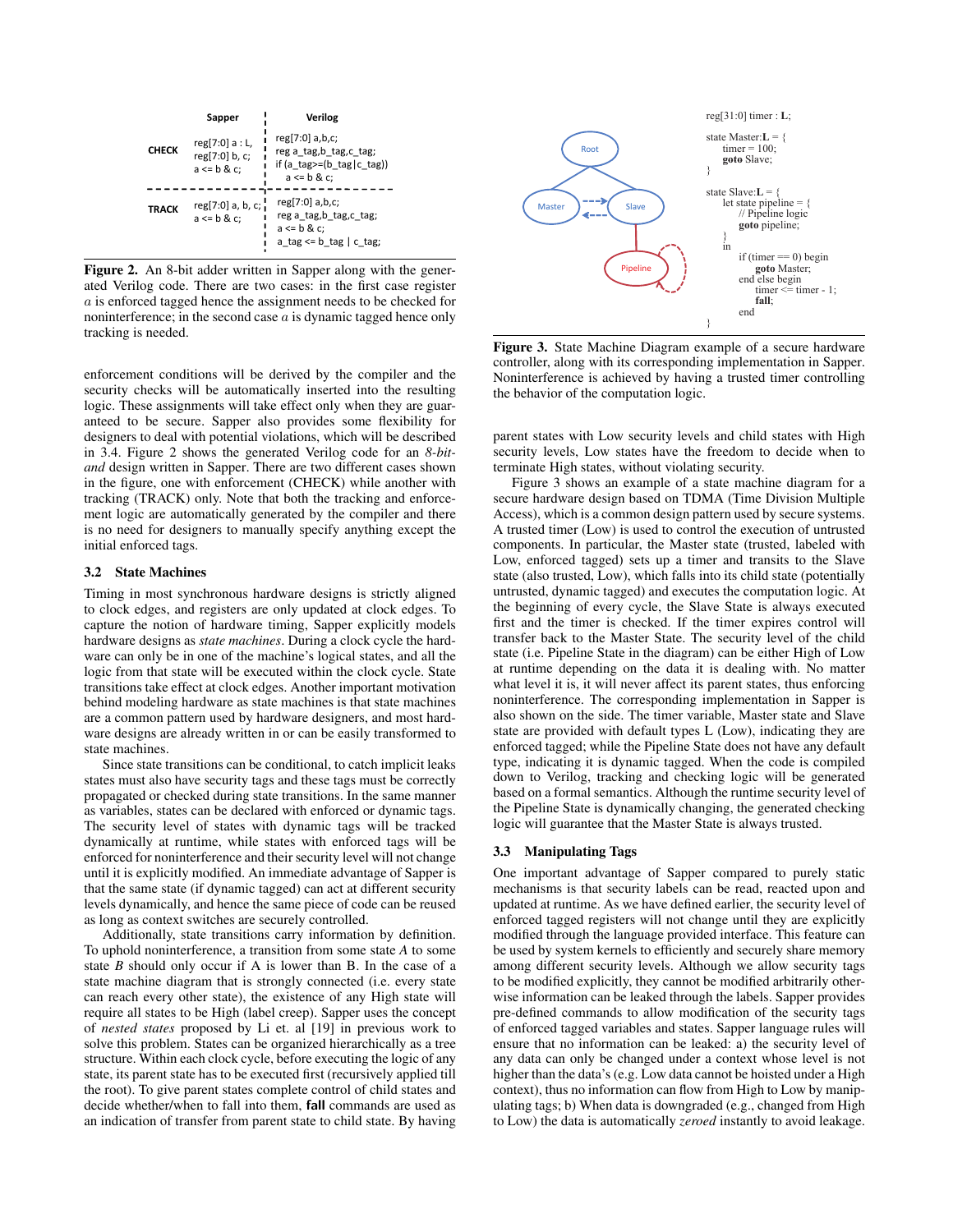The logic for checking, changing the tag and zeroing the data is generated by the Sapper compiler.

# 3.4 Violation Handling

To give hardware designers full flexibility to decide how to react to runtime security violations, Sapper provides a language interface for specifying the behavior when violation is *about* to happen. The syntax is: [*command*] *otherwise* [*actions*]; which specifies that if there exists any security violation in *command*, *actions* will be executed in replace of *command*. Our compiler will analyze every command that requires enforcement, derive necessary checks (in the form of security tag comparisons) that guarantees noninterference, and insert them into the design. The above code will become the following after compilation: *if* (*derived condition*) [*command*] *else* [*actions*].

Note that *command* will never be speculatively executed, instead, only one of *actions* and *command* will get executed depending on the value of condition. In the case when designers do not provide "otherwise" for commands that require enforcement, our compiler will automatically insert default "otherwise" actions that are guaranteed to be secure (e.g., disabling the operation to make it a noop). These *otherwise* rules can be defined recursively, meaning that the action in the otherwise branch can itself have an otherwise clause. These nested otherwise clauses are terminated by the default, guaranteed safe action; thus all commands in the program are guaranteed to be secure even if designers provide buggy otherwise clauses.

# 4. Related Work

Denning and Denning were one of the first to show that high level programming language techniques aided by static analysis can be used to enforce information flow policies [8]. This approach was formalized by Volpano [33] and is often implemented as language extensions to existing languages [22, 28]. A more comprehensive study of programming language techniques related to information flow security is found in the survey by Sabelfeld and Myers [26]. Other systems have explored tradeoffs between static and dynamic approaches [29], exploring the space between these two extremes—for example, inserting dynamic checks into the program and then using static analysis to verify that the program will be secure at runtime  $[4, 21, 25, 27]$ .

While language-level techniques provide strong guarantees inside applications, security enforcement between applications relies on an underlying operating system. There are many approaches tackling this problem from different angles [15–17, 24, 35]. Security mechanisms at the OS level cannot provide full hardware / software system security guarantees in the face of adversaries that take advantage of information leakage in the underlying hardware implementation, such as through caches [23] and branch predictors [2]. Specific secure hardware component designs have been proposed to defend against existing covert channel attacks [34]. More systematic approaches have also been proposed to control timing channels through software/hardware contracts [36], quantitative measurements [7] or fuzzing mechanisms [20]. Towards this end, various approaches have been proposed in previous work towards analyzing and enforcing information flow security in hardware designs, including Gate Level Information Flow Tracking (GLIFT) [31] (and its extensions Execution Lease [30] and Star Logic [32]) and Caisson [18, 19].

GLIFT tracks every single bit of information in the system through each logic gate. Every bit in the system is associated with a shadow bit to represent its security label (either *High* or *Low*), and for every logic gate, a shadow logic is used to calculate the resulting security level based on the security level of inputs as well as the value of inputs. Despite GLIFT's pure dynamic nature, the tracking technique is guaranteed to be complete, i.e. it covers both implicit flows and timing channels, since all forms of information flow become explicit at the gate level. Being a fine-grained dynamic tracking technique, GLIFT can result in a substantial hardware overhead. To reduce this overhead, the authors reworked their method to be used for static analysis in the form of *Star Logic* [32]. It is important to see that Star Logic does not provide assistance or early feedback for hardware designers attempting to create secure hardware; instead it allows for the *afterthe-fact static verification of a coordinated processor and kernel design*, which is not the same problem Sapper is solving.

In an attempt to bring a notion of security into hardware design languages, Caisson takes techniques from information flow security at the language level and applies them to HDLs, making it possible to verify hardware security policies during design. In Caisson, registers and wires are declared with static security types, and typing rules are used to enforce security policies. To avoid having to treat the design as simply a network of gates (as in GLIFT) and to allow secure switching between High states and Low states, Caisson requires an explicit state-machine-based model for designing hardware. Despite the simplicity of static type checking, it comes with two major problems: a) statically verifying those properties requires that resources be hard partitioned or even duplicated, resulting in large area overheads; and b) there is no way for the system to ever examine, react to, or affect the flow of program metadata (i.e., security labels). Labels are strictly a concept used for analysis, and have no physical manifestation in the final design.

While these past approaches represent a first generation of secure hardware design tools, both the expressiveness of those techniques (the class of hardware systems that could be shown to be secure) and the efficiency of their implementations (the amount of extra logic required to perform checks) can be prohibitively poor.

# 5. Conclusions and Future Work

As the current technology trends point to increasingly complex hardware platforms and more special-purpose functionality, it is time to reexamine the common assumptions that hardware is both unchangeable and always completely correct with respect to the documentation. While hardware security is a large area to explore, information flow properties are one important aspect of any secure design. This paper is a step towards a new class of tools that inform hardware designers of the information flow ramifications of their design choices and assist them in guarding against unforeseen exploits. We prototype a novel hardware description language that automatically augments a hardware design with appropriate security checks so that it is impossible to violate secrecy or integrity as defined by a policy lattice. The formal semantics and compilation tool-chain is still under development.

There are still many details to be filled in and open questions remaining, such as what kind of hardware and systems can be built using Sapper. We are aiming at using Sapper to design fully functional processors that contain modern architectural components and that are able to run realistic applications.

## Acknowledgments

This research was supported by NSF CCF-1117165. The views and conclusions contained herein are those of the authors and should not be interpreted as necessarily representing the official policies or endorsements, either expressed or implied, of the sponsoring agencies.

#### References

[1] OpenSPARC: World's first free 64-bit microprocessors. http://www.opensparc.net.